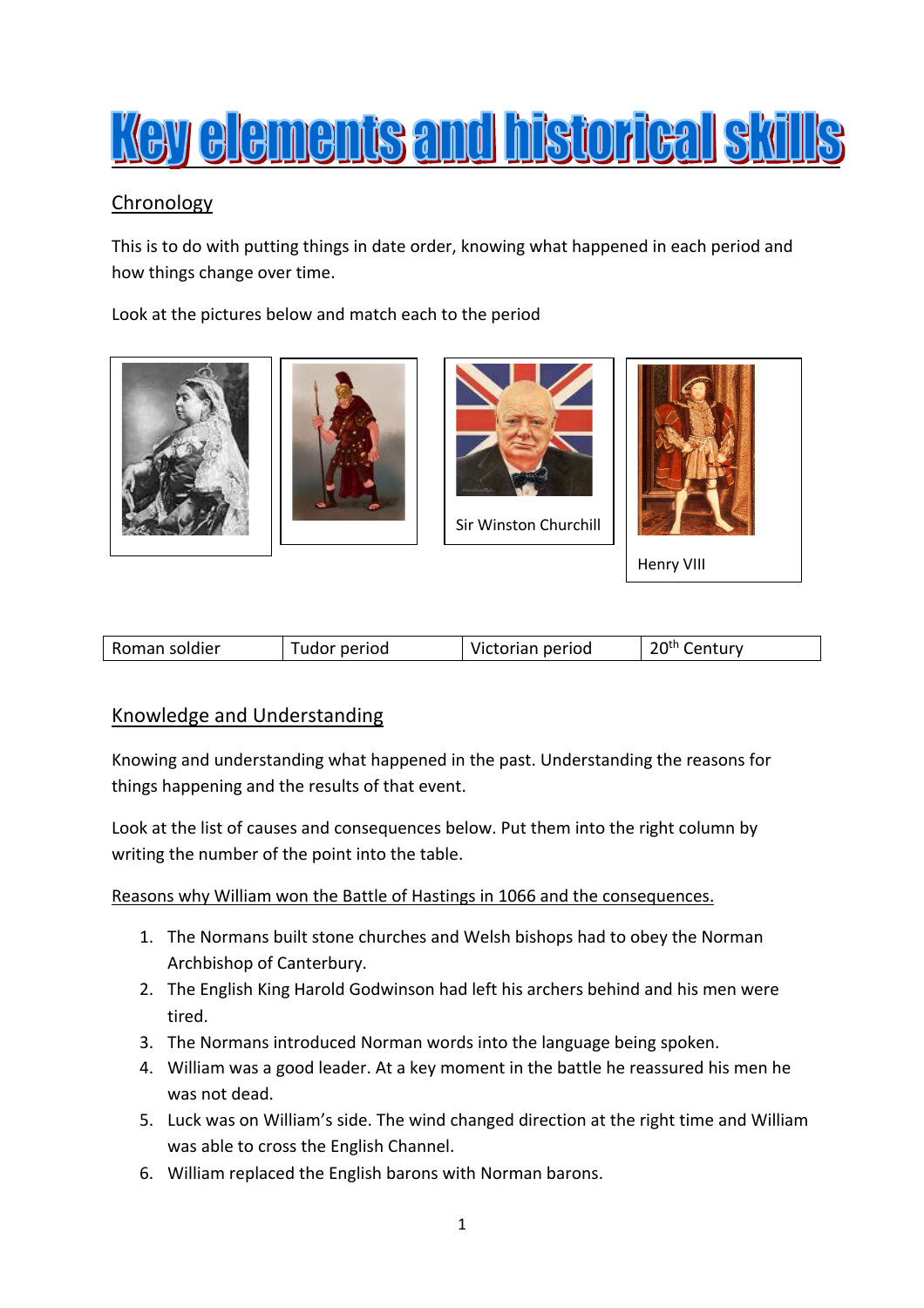7. The Normans built castles and invaded Wales.

8. William the Conqueror won the Battle of Hastings in 1066 because he was well prepared with a good store of weapons and lots of men.

| Causes | Consequences (results) |
|--------|------------------------|
|        |                        |
|        |                        |
|        |                        |
|        |                        |
|        |                        |

# Interpretations

This means different opinions or views on the past.

Read the two opinions of William the Conqueror below

**Source A** an English monk writing about King William. King William was the Duke of Normandy

If anyone wants to know what sort of man King William was, I will describe hm. I have seen him and once lived in his court. He was a very wise man and more powerful than any other earlier king. He was gentle to men who loved God, but severe towards those who resisted his will. He kept in prison those who acted against him. He even put his own brother Odo into prison. He took from his subjects much gold and silver. He was greedy.

# **Source B** A Norman monk describes King William

The king is wiser than all the princes his time and he was never frightened by danger. He was great in body and strong. He was a good speaker, always making it clear what he wanted. He had been a Christian since childhood and regularly went to services each morning and evening.

#### Questions

1. Which writer likes William?

\_\_\_\_\_\_\_\_\_\_\_\_\_\_\_\_\_\_\_\_\_\_\_\_\_\_\_\_\_\_\_\_\_\_\_\_\_\_\_\_\_\_\_\_\_\_\_\_\_\_\_\_\_\_\_\_\_\_\_\_\_\_\_\_\_\_\_\_\_\_\_\_

\_\_\_\_\_\_\_\_\_\_\_\_\_\_\_\_\_\_\_\_\_\_\_\_\_\_\_\_\_\_\_\_\_\_\_\_\_\_\_\_\_\_\_\_\_\_\_\_\_\_\_\_\_\_\_\_\_\_\_\_\_\_\_\_\_\_\_\_\_\_\_\_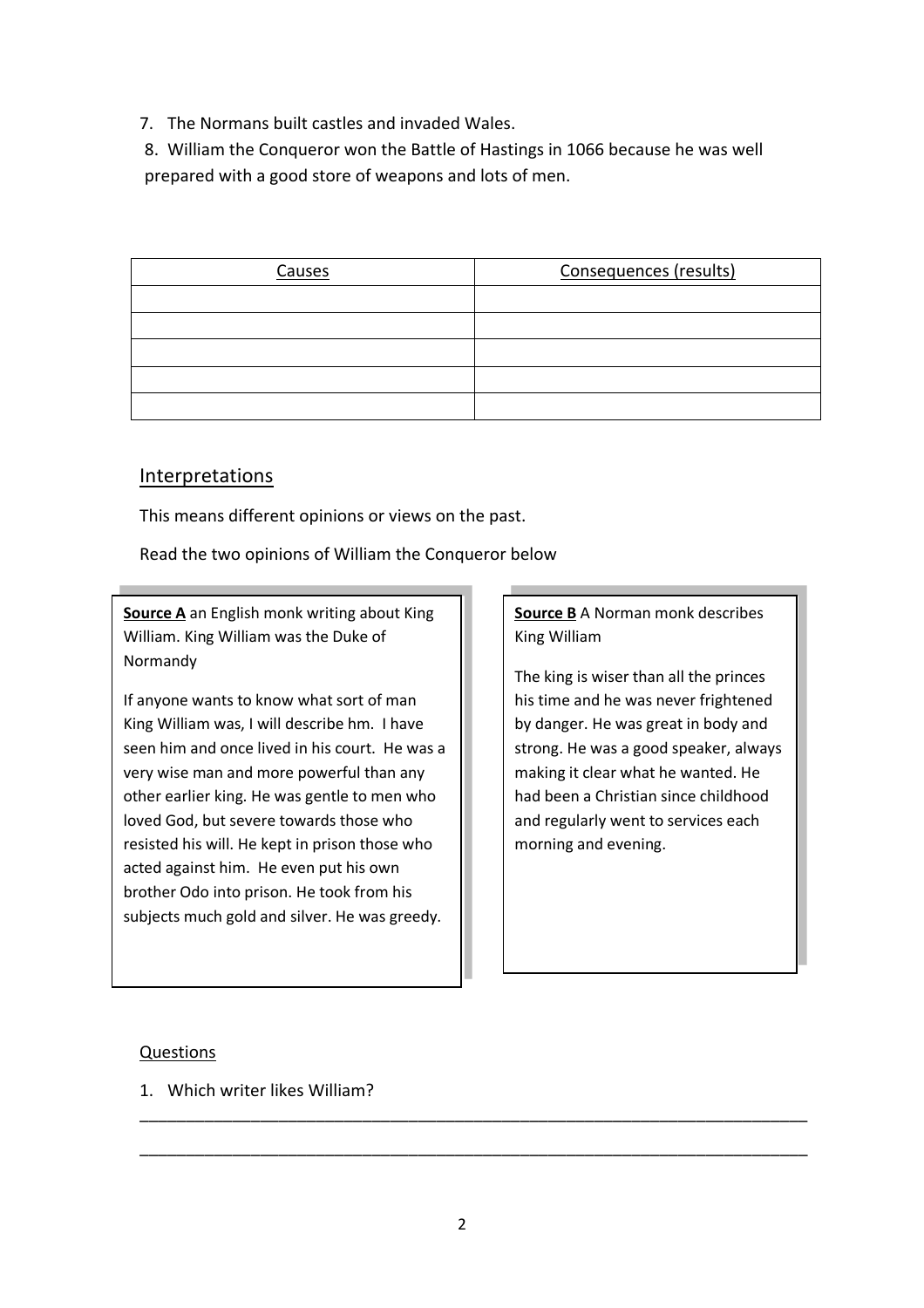- 2. Why does he like William? Think about who wrote it.
- 3. Which writer is more critical of William?
- 4. Why is he critical of William? Think about who wrote it.

Modern historians study the past and form their own opinions on it using evidence.

\_\_\_\_\_\_\_\_\_\_\_\_\_\_\_\_\_\_\_\_\_\_\_\_\_\_\_\_\_\_\_\_\_\_\_\_\_\_\_\_\_\_\_\_\_\_\_\_\_\_\_\_\_\_\_\_\_\_\_\_\_\_\_\_\_\_\_\_\_

\_\_\_\_\_\_\_\_\_\_\_\_\_\_\_\_\_\_\_\_\_\_\_\_\_\_\_\_\_\_\_\_\_\_\_\_\_\_\_\_\_\_\_\_\_\_\_\_\_\_\_\_\_\_\_\_\_\_\_\_\_\_\_\_\_\_\_\_\_

\_\_\_\_\_\_\_\_\_\_\_\_\_\_\_\_\_\_\_\_\_\_\_\_\_\_\_\_\_\_\_\_\_\_\_\_\_\_\_\_\_\_\_\_\_\_\_\_\_\_\_\_\_\_\_\_\_\_\_\_\_\_\_\_\_\_\_\_\_

\_\_\_\_\_\_\_\_\_\_\_\_\_\_\_\_\_\_\_\_\_\_\_\_\_\_\_\_\_\_\_\_\_\_\_\_\_\_\_\_\_\_\_\_\_\_\_\_\_\_\_\_\_\_\_\_\_\_\_\_\_\_\_\_\_\_\_\_\_

\_\_\_\_\_\_\_\_\_\_\_\_\_\_\_\_\_\_\_\_\_\_\_\_\_\_\_\_\_\_\_\_\_\_\_\_\_\_\_\_\_\_\_\_\_\_\_\_\_\_\_\_\_\_\_\_\_\_\_\_\_\_\_\_\_\_\_\_\_

\_\_\_\_\_\_\_\_\_\_\_\_\_\_\_\_\_\_\_\_\_\_\_\_\_\_\_\_\_\_\_\_\_\_\_\_\_\_\_\_\_\_\_\_\_\_\_\_\_\_\_\_\_\_\_\_\_\_\_\_\_\_\_\_\_\_\_\_\_

# Enquiry and Sources

Sources can be used to answer questions about the past. Enquiry skills involve being able to suggest how to conduct an inquiry and use sources find answers. An enquiry also involves judging how successful you are.

Historians use **primary sources** or evidence (from the time) and **secondary sources** (from a long time later) to investigate the past. Historians are like detectives using the clues or evidence to find out about the past.

Complete the table below



| <b>Primary sources</b> | Secondary sources |
|------------------------|-------------------|
|                        |                   |
|                        |                   |
|                        |                   |
|                        |                   |
|                        |                   |